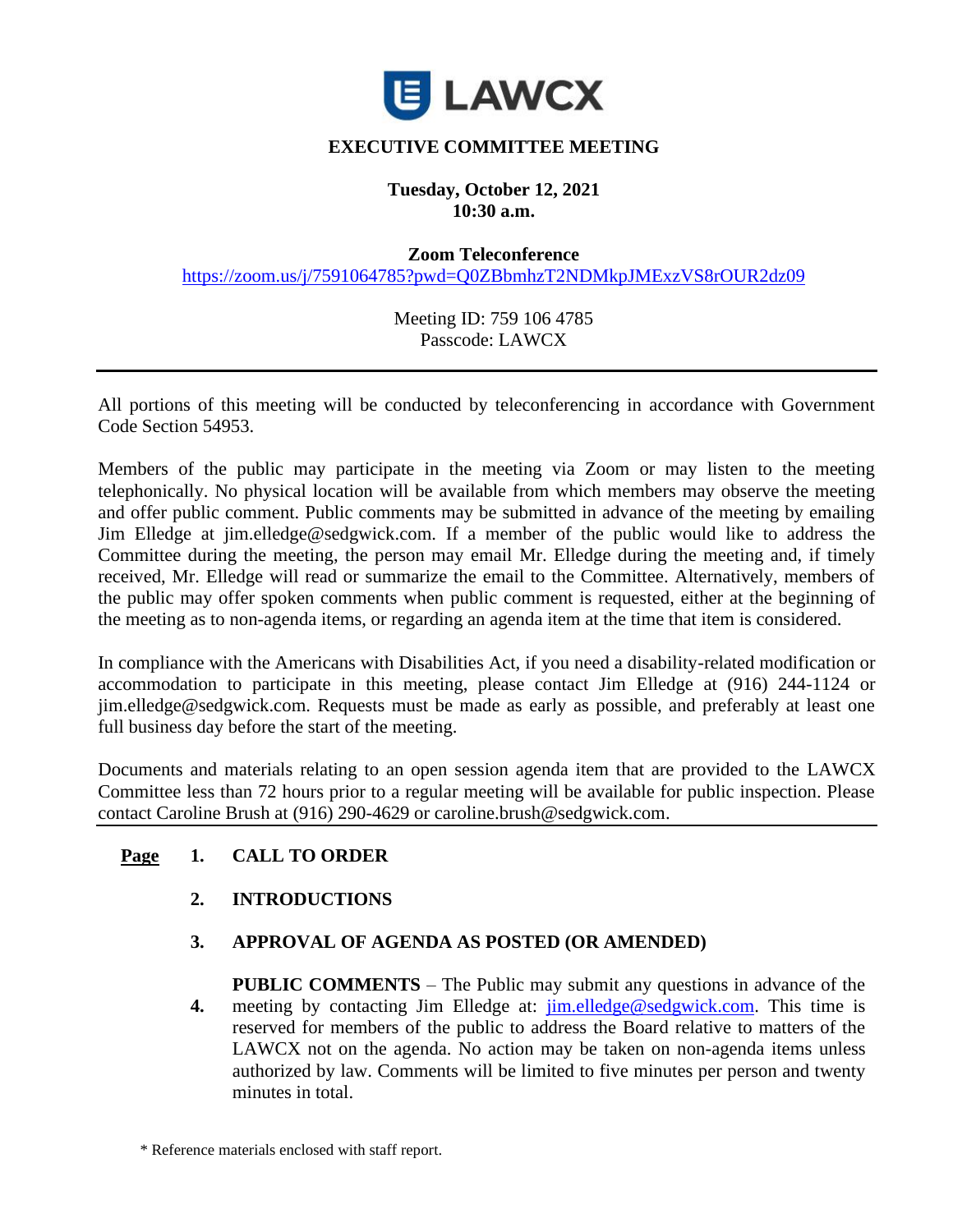|     | 5. | <b>CONSENT CALENDAR</b>                                                                                     |                                                                                                                  |
|-----|----|-------------------------------------------------------------------------------------------------------------|------------------------------------------------------------------------------------------------------------------|
|     |    | If a Committee member would like to discuss any item listed, it may be pulled from<br>the Consent Calendar. |                                                                                                                  |
| 4   |    | $^*A.$                                                                                                      | Minutes from the April 20, 2021, Executive Committee Meeting                                                     |
| 11  |    | $*B.$                                                                                                       | Treasurer's Report dated June 30, 2021                                                                           |
| 48  |    | $^{\ast}C.$                                                                                                 | Warrant Listing: April – September 2021                                                                          |
| 51  |    | D.                                                                                                          | 2021/22 Risk Control Program Update                                                                              |
| 53  |    | $E$ .                                                                                                       | Strategic Plan Update                                                                                            |
| 57  |    | F.                                                                                                          | Executive Committee Meeting Schedule for Calendar Year 2022                                                      |
| 58  |    | G.                                                                                                          | PRISM's 2021/22 Excess Workers' Compensation Program Premium and<br>Fees                                         |
| 59  |    | *Н.                                                                                                         | 2021/22 Activity Summary                                                                                         |
| 63  |    | $*I.$                                                                                                       | <b>Board Document Review Schedule</b>                                                                            |
| 67  |    | *J.                                                                                                         | <b>Executive Committee Orientation Presentation</b>                                                              |
|     |    |                                                                                                             | Recommendation: Approval of the Consent Calendar.                                                                |
|     | 6. | <b>ACTION/DISCUSSION ITEMS</b>                                                                              |                                                                                                                  |
| 107 |    | $^*A.$                                                                                                      | Authorization to Meet Via Teleconference Pursuant to Government Code                                             |
|     |    |                                                                                                             | Section 54953, Subdivision $(e)(1)(C)$ and Discussion of Meeting Formats                                         |
|     |    |                                                                                                             | Recommendation: Consider finding, as a result of the COVID-19                                                    |
|     |    |                                                                                                             | emergency, meeting in person would present imminent risks to the health                                          |
|     |    |                                                                                                             | or safety of attendees, and the meeting should be held by teleconference                                         |
|     |    |                                                                                                             | as authorized by subdivision $(e)(1)(C)$ of section 54953 of the                                                 |
|     |    |                                                                                                             | Government Code.                                                                                                 |
| 126 |    | $*B.$                                                                                                       | <b>Annual Investment Policy Review</b>                                                                           |
|     |    |                                                                                                             | Recommendation: Recommend to the Board of Directors for approval of                                              |
|     |    |                                                                                                             | the Investment Policy as presented.                                                                              |
| 142 |    | $^{\ast}C.$                                                                                                 | Draft Actuarial Report with 2022/23 Funding Rates and Discussion of<br><b>Confidence Level and Discount Rate</b> |
|     |    |                                                                                                             | Recommendation: Receive the draft actuarial report and recommend to the                                          |
|     |    |                                                                                                             | Board of Directors establishing rates for the 2022/23 program year at the                                        |
|     |    |                                                                                                             | 80% confidence level and discounted at 1.75%.                                                                    |
| 174 |    | $\boldsymbol{D}$ .                                                                                          | <b>Captive Feasibility Study</b>                                                                                 |
|     |    |                                                                                                             | Recommendation: Review the Captive Feasibility Study and make a                                                  |
|     |    |                                                                                                             | recommendation to the Board of Directors regarding the formation of a                                            |
|     |    |                                                                                                             | captive insurance company.                                                                                       |
| 221 |    | $E$ .                                                                                                       | Review of Target Equity Policy, Dividends, and Assessments, and Unaudited                                        |
|     |    |                                                                                                             | Financial Statements as of June 30, 2021                                                                         |
|     |    |                                                                                                             | Recommendation: Review the report on target equity, dividends and                                                |
|     |    |                                                                                                             | assessments.                                                                                                     |
| 226 |    | $*F.$                                                                                                       | 2020/21 Compliance Survey and Reporting of Payroll                                                               |
|     |    |                                                                                                             | Recommendation: Receive report and authorize the Executive Director to                                           |
|     |    |                                                                                                             | waive the penalties for late reporting of payroll.                                                               |
| 232 |    | *G.                                                                                                         | Draft Board of Directors Agenda for November 2, 2021                                                             |
|     |    |                                                                                                             | Recommendation: Provide direction to staff as needed.                                                            |

\* Reference materials enclosed with staff report.